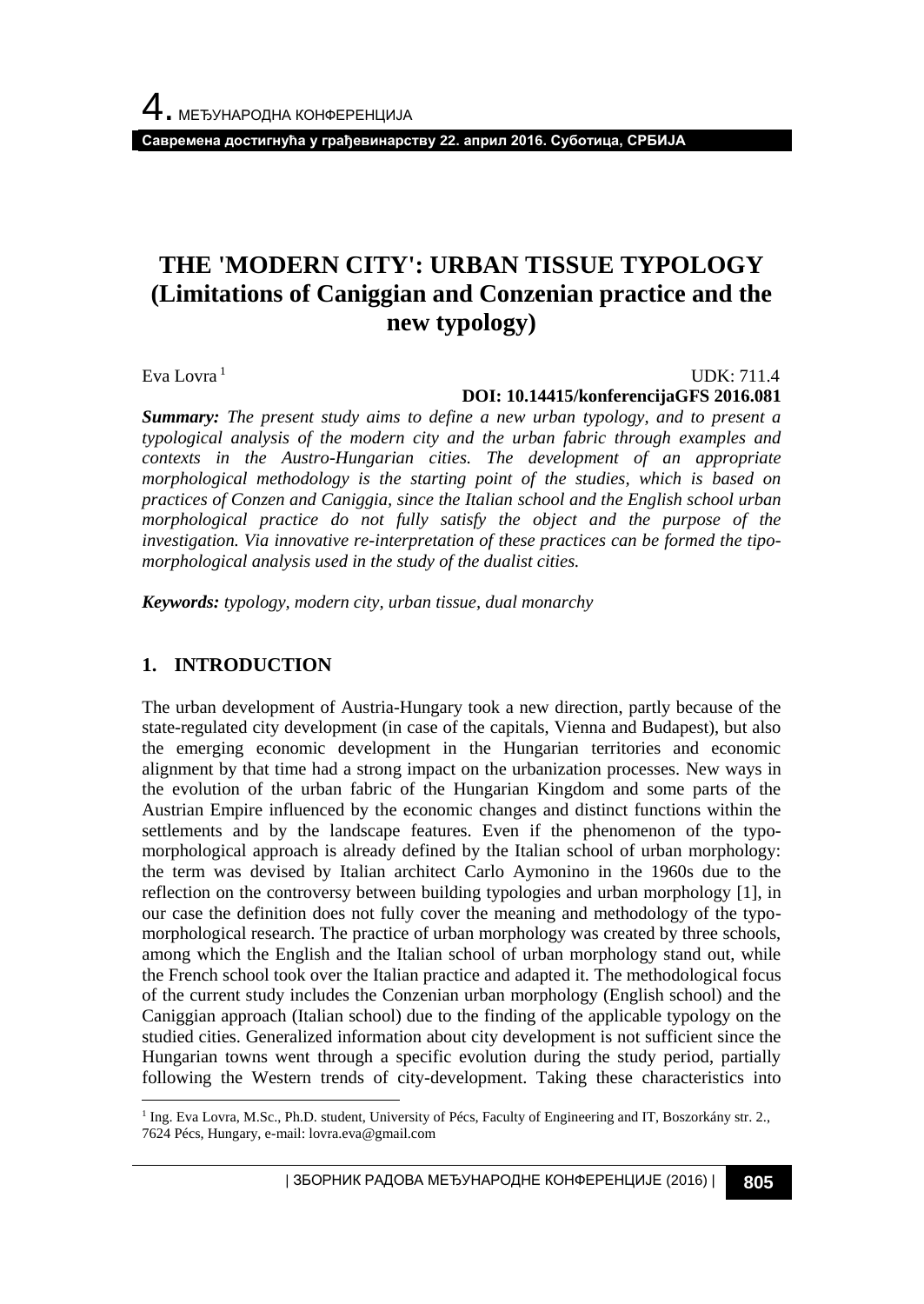#### **Contemporary achievements in civil engineering 22. April 2016. Subotica, SERBIA**

account we cannot adopt fully either the Conzenian approach of urban morphology or the Canniggian way of seeing the cities. The proposed typo-morphological analysis system follows the Conzenian cognitive approach, with a combination of Caniggia's research methodology (understanding the built form through the historical process of shaping cities), and negates the doctrine by Benevolo which is that each city is unique. The subject of the research is the typo-morphological analysis of Austro-Hungarian cities and to evolve a new typology, current research focuses on the Hungarian-related cities, but takes the cities of the Austrian Empire into account as well. The typomorphology might demonstrate that the 'modern city' of the Kingdom of Hungary, as the member state of the Austro-Hungarian Monarchy was founded during the studied period (1867-1918), as one of the previously proved hypotheses refers: the modern townscape and structure of the cities in the Austro-Hungarian Empire has emerged in the period between about 1867 and 1918. A historical background research [2] showed, that the modernization processes of the Monarchy (development of the railway and railway stations, public transport, infrastructure) took place in the cities almost at the same time (+/- 10 years) regardless of the city's size, number of inhabitants, their function in the role in the Monarchy. It can be observed that in the territory of the Monarchy an intense modernization process took place, and one of the accompanying events was the realignment and modernization of the transport, routs, street-network. The water supply and sewage water systems, gas and electricity lines, street networks, pavements, public transport are built of heterogeneous elements in order to complete the complex interactive, closely related based urban infrastructure system, that was created during the dual monarchy. The modern urban infrastructure exerted complex effects in the settlements. The modernization activities influenced the city's development, acceleration of urbanization, the functional urban modernization, the development of new types of urban functions and economical transformation. Cognitive and attitudinal changes have contributed by causing inception of the "modern city" idea.

#### **2. METHODOLOGY – LIMITATION OF THE CANIGGIAN AND CONZENIAN URBAN MORPHOLOGY**

"Towns have a life history. Their development together with the cultural history of the region in which they lie, is written deeply into the outline and fabric of their built-up areas" [3]

In case of the city's urban fabric and typological analysis, especially the practice of the Italian school can be (partly) followed. Partly because Muratori's approach and later Caniggia's practice does not necessarily conform to the typo-morphological analysis of the dualist towns.

Muratori in his work and in his morphological practice and studies focused on the typology via four scales (building - district - city - territory) due to the understanding of the shaping directions of building fabrics, urban organism and territories [4]. Later on Caniggia developed the theories of Muratori with focus on the typo-morphology (based on the relationship between building type and city form), and about to understand the built form by examining the historical process of its formation. In case of the dualist cities, if we consider the Cannigian approach, the historical processes took a great part in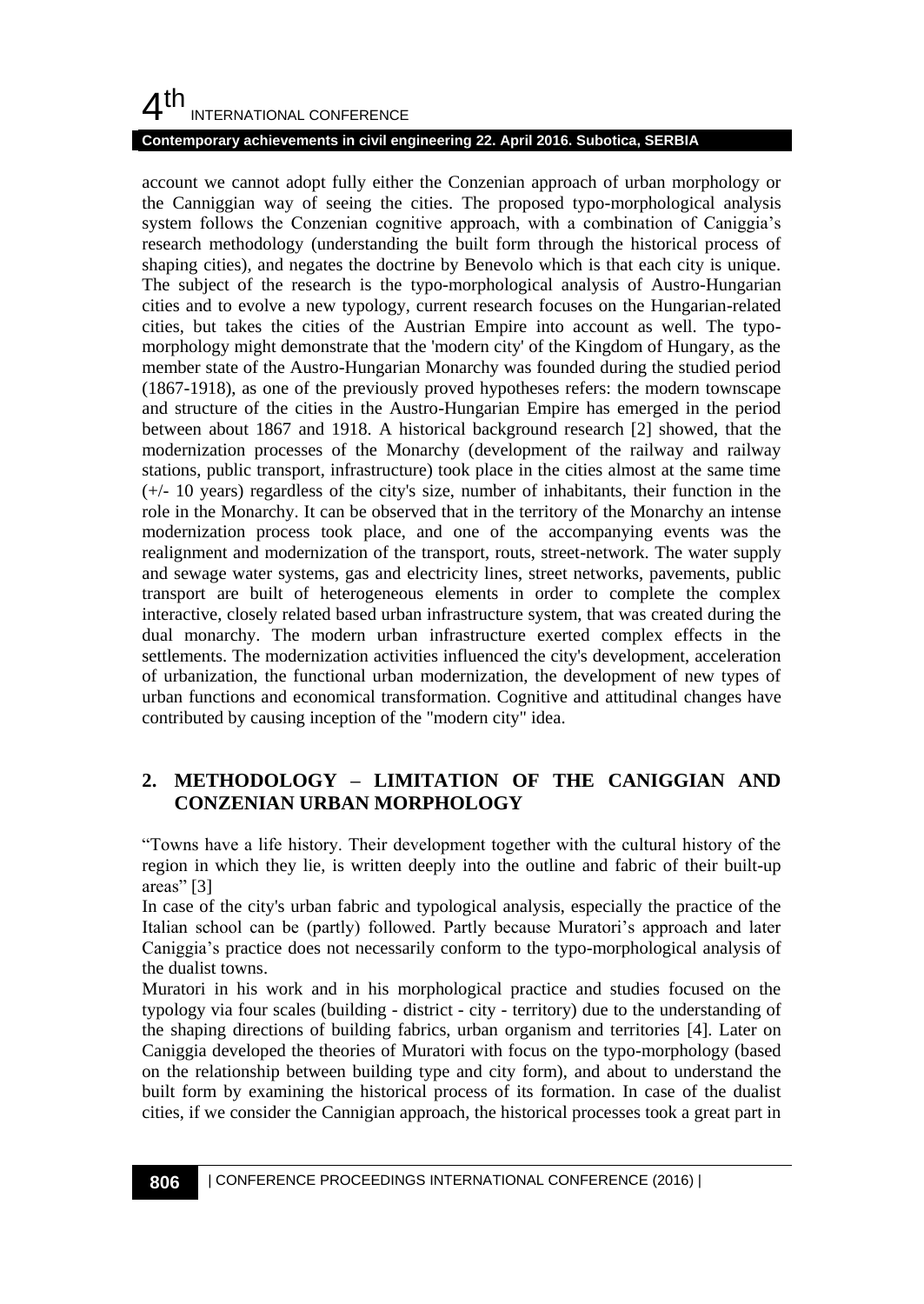# 4. МЕЂУНАРОДНА КОНФЕРЕНЦИЈА

#### **Савремена достигнућа у грађевинарству 22. април 2016. Суботица, СРБИЈА**

the morphological urban development, however, Canigia could take the spatial correlation of built objects (co-presence) into account, in our case it is possible only in two-dimension (not building level-hierarchy, just on the level of the urban tissue), the other aspect is the temporal correlation (derivation) [5], that could fit into our methodology. The components in case of the spatial correlation are: elements, structures of elements, systems of structures and organisms of systems [6], that can be applied generally to individual buildings (not in our case) and to towns (our case). Hierarchy (town): 1. elements: buildings, 2. structure of elements: organization/group of buildings (urban tissue), 3. system of structures: combination of tissues (districts). 4. Organism/nucleus of the towns and cities. Muratori, Caniggia and Maffei referred to the principle of aggregation as the very basic phenomena for the hierarchy of elements. The typological process has been formed by the modifications of the built form according to the changing economic and social, sometimes political conditions.

Caniggia considered the development of the cities as a dynamic model, which responds to the changes in society and perceived as a three-dimensional projection. In case of the study of the dualist cities where the examination outlines a specified period of time there are some anomalies, since not all of the forms and elements of the past can be evaluated and seen nowadays. The development of the city and its typology can be examined as a static model primarily in two-dimension, because of the limited availability of sufficient data.

In case of the analysis, the clear identifications of the element are significant: according to Caniggia the street tissue as a simple tissue is a combination of all the elements in the hierarchy identified; according to Conzen the street tissue is a specific combination of buildings, plots and streets (could be identified as a plan unit). Caniggia's and Maffei's simple tissue = Conzenian plan unit that includes only two-dimensional plan characteristics. The combination of simple/street tissues occurs more complex tissues (urban tissues), that is in case of Caniggia and Maffei the urban tissue is formed by at least three mutually connected streets. Some aspects of the identified features of the urban form cannot be respected in the case of the Austro-Hungarian cities: physical form (+), function (-/+), idea of the building/form (-), act of construction (-), cultural process of derivation and/or development/change (+).

Beside to the Caniggian urban typology/morphology, the Conzenian approach is applicable with limitation to the analysis and typology of the dualist cities, since the goal of Conzen's town-plan analysis is to trace the character of the towns via their elements and development through time. In his study [7], he is dealing with general aspects of the urban morphological analysis (site, function, townscape, social and economic context, development), among those he differentiates the town plan, land utilization pattern and building fabric within the townscape. The more important subdivision is related with the town plan (streets-their street system, the plots-their plot pattern, and the building arrangement within these patterns), that is in the case of the dualist cities is the most important source of the typology. The already mentioned urban tissue (Caniggia, Maffei), plan-unit (Conzen) is a diverse combination of streets, plots, and block-plans. Furthermore, Conzen's morphological approach is based on the morphological periods, as those are urban manifestations of diverse social and cultural history. His evolutionary approach is about to describe the present structure by examining the historical development [8]. In this way structural changes (morphological development) of the city can be traced objectively as a result of its development.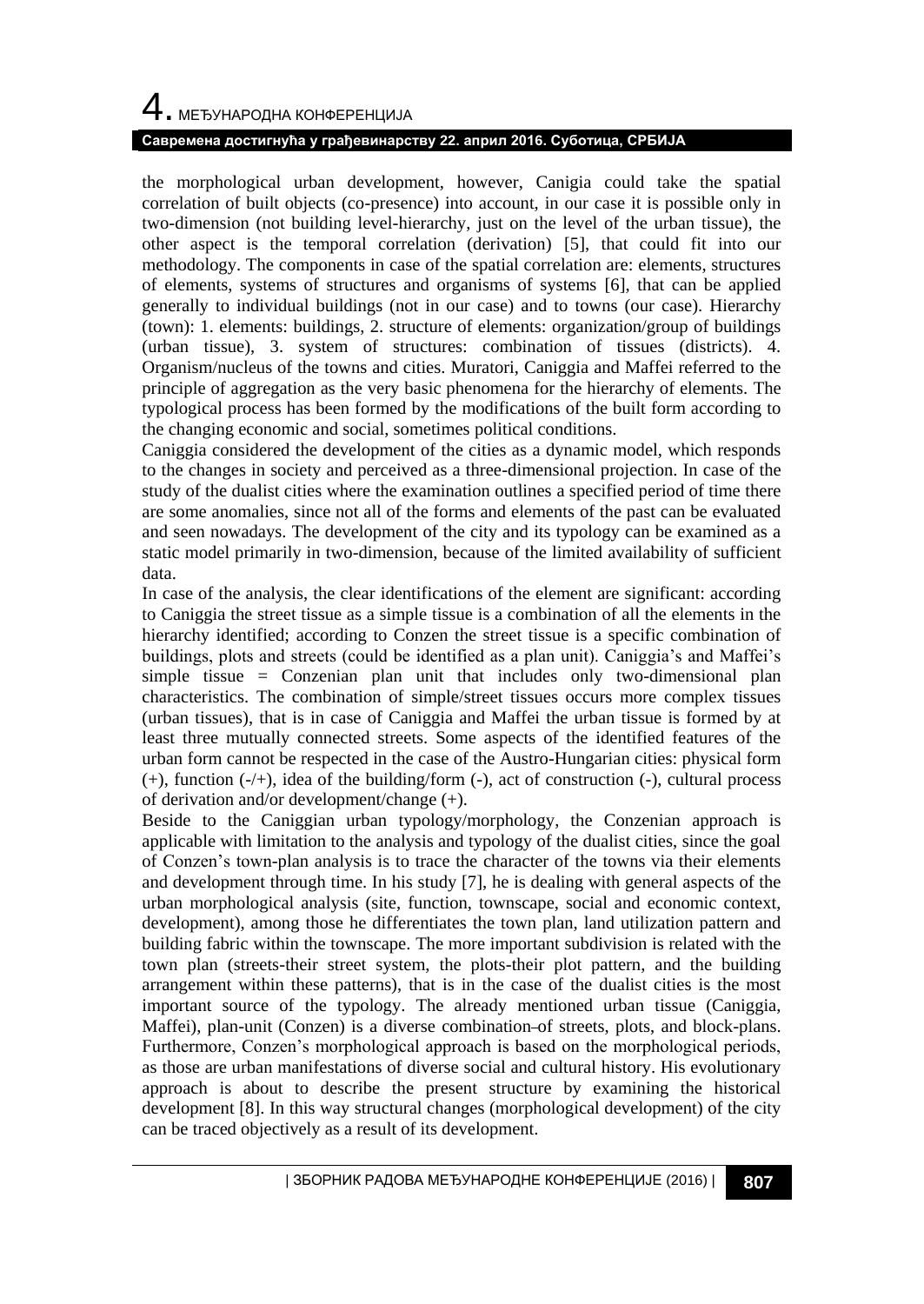#### **Contemporary achievements in civil engineering 22. April 2016. Subotica, SERBIA**

According to Conzen also the characteristics and morphological periods of dualist towns can be identified via its physical organization and historical order of the built environment and spatial system, since each period is recognizable and can be seen via historical layering. Morphological regions or townscape units are areas of homogeneous urban form (building and plan type) [9].

According to the Conzenian urban morphology the limitations of his practice in case of the dualist urban tissue typology and typology of the cities from this period should be outlined. When we discuss these cities, then we consider a topic of discussion of those towns which went through a significant development in this period and got modern urban characteristics (modern city: see below in the Introduction). The transformation of the cities was influenced as well as increased by the growing economy as partly result of the industrial revolution and partly result of the Austro-Hungarian compromise (1867), by the progressive urbanization and by the changes of the social and political power, and by some personal ambitions. The study of these towns partly rejects: function/land use (can't be studied), housing typology and buildings: façade analysis and typology (massvoids relations, material, structure), plan/layout typology (important in case of the townscape analysis, but in the overall method it has less relevance since data are not always available). The fringe belt analysis (Conzen) has to be modified and adopted to our case, since the study cannot deal with the functions and the land use, but a brief analysis of the inner fringe belt (especially in case of the towns with Medieval origin) and middle fringe belt formation shows the development character of the town.

The integrated and developed morphological research consist several aspects/elements (plot; streets-street systems; and their more complex form: urban tissue; fringe belt; morphological region/townscape) due to the creation of the urban tissue typology and their more complex form, the city typology.

Plot analysis gives an idea about the evolution of the plot and its shape, it is correlating with the streets (simple tissue) that should be analysed according to the plot and street form relations and building lines, since each street has its unique character and structure, the study of the streets has multiplied effect and result, also in the urban tissue typology, but in the townscape analyses as well.

The identified and outlined urban tissues refer to the 'urban block' (urban block in our case not only a single block/area surrounded by streets, but a territory, that consists some block elements and in this was established a continuous special existence) and its elements (buildings, streets, plots and their relationships and systems). Within a block the relationship between the plots and the road ought to be studied, and also how the individual homogeneous areas relate to the neighbouring areas. Taking these and previous analyses into account the urban tissue typology can be formed. In the establishment of the method the lack of sufficient detailed maps (lacking such details like buildings and blocks) gives cause for concern. It prohibits the determination of an urban tissue. The new method could resolve anomaly. In this case the primary sources are those maps, where every urban element of the city can be found. The urban tissues could be outlined by using these maps. The comparison with other less detailed maps could determine the structural changes in the town. In the city's development of a certain era changes of the street network play a significant role: important to determine the typical street network schema of a certain period. The new typology was developed by merging, restructuring Caniggian and Conzenian methods and adapted to the current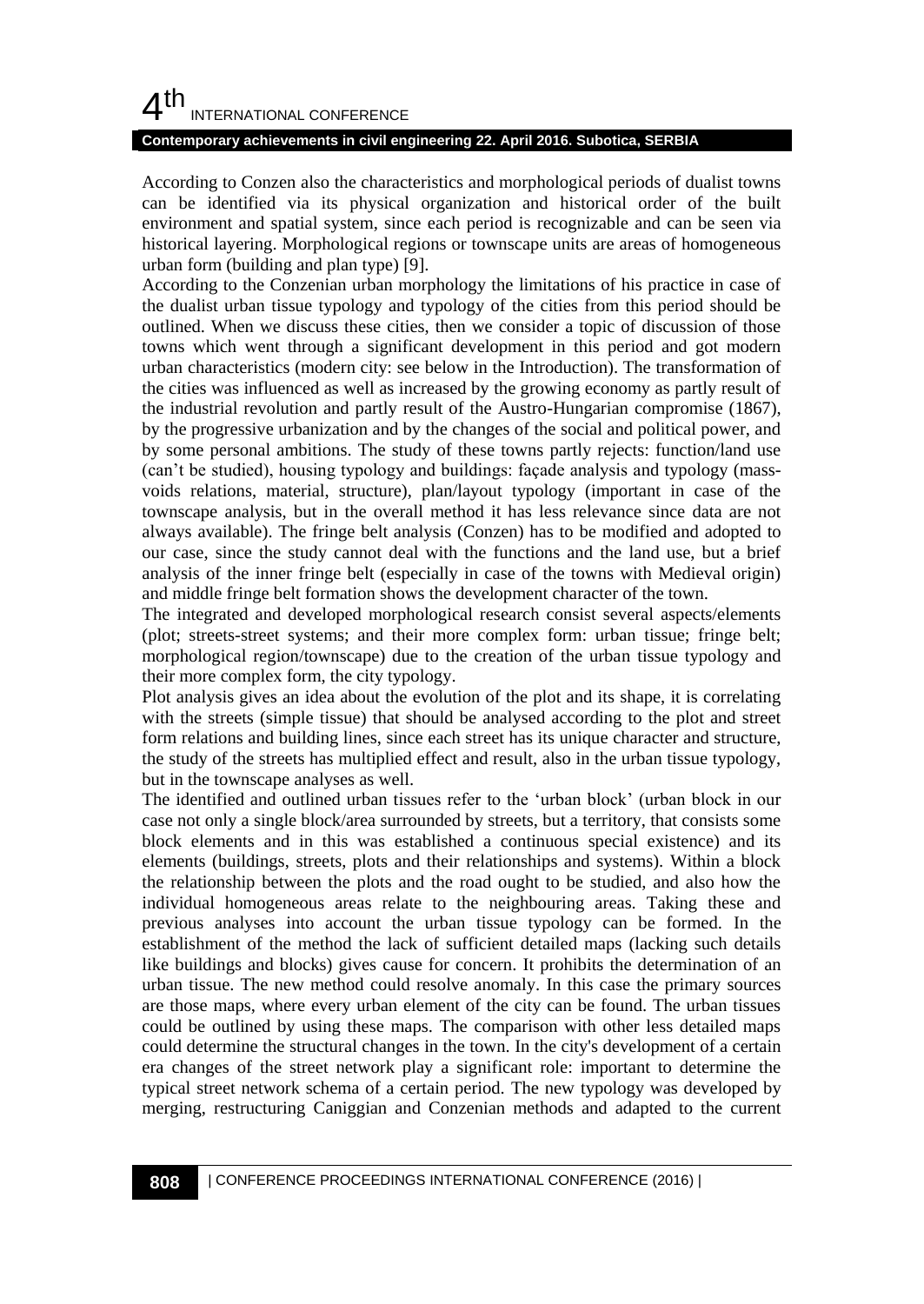**Савремена достигнућа у грађевинарству 22. април 2016. Суботица, СРБИЈА**

circumstances. Their own practice was added to the method, and as a result an analysis of dualist cities could be made.

#### **3. (TYPO)-MORPHOLOGICAL ANALYSES: HOW TO DEAL WITH LIMITED DATA TO DETECT THE URBAN TISSUE TYPES**

Preliminary studies [10] pointed out that the modernization processes (electricity, watersupply and sewage water system, roads regulation, establishment of public transport/tram lines) occurred between the second half of the  $19<sup>th</sup>$  century and the first quarter of the  $20<sup>th</sup>$  century. Therefore, this period is considered as the modernization period of cities in the studied territory, as development of modern towns. The city street grid of historic towns refers to the direction of development; thus we can determine the evolution of towns in a selected territory as well. During the research of dualist cities, the biggest problem was caused mainly by the lack of detailed maps. Determination of urban tissues requires identification of roads, then buildings - plots - plot series and in this way to determine urban tissue.

ROADS AND ROAD NETWORK: in this case those roads within the city should be distinguished which are leading out from the city, and directly or indirectly are connected to another settlement (A). It is necessary to determine those paths which serve communication within the city (B). A separate category of roads is those which had undergone changes over the review period regardless of their rank (C).

The most common street network features: 1. extensive paved surfaces and parking areas; 2. orthogonal road system and fragmented, partially connected courtyards; 3. orthogonal road system with widening, rail tracks and adjacent areas, courtyards, green areas; 4. linear street areas with widening at road junctions, open courtyards, linked green areas; 5. medieval, irregular roads with some smaller squares.



*Figure 1. Roads*

Based on the street network changes the direction and the character of the city's development can be observed. In the given period The city's development character could indicate three types concerning the road network:

A: The original road network does not change, only supplemented by new areas and new road network (construction-related)

B: The original road network is undergoing structural changes, but retained some of the original patterns (Penetrating structure). Structural changes are regulation of roads (widening, line-regulation), opening new routes in the original town structure (avenues, boulevards).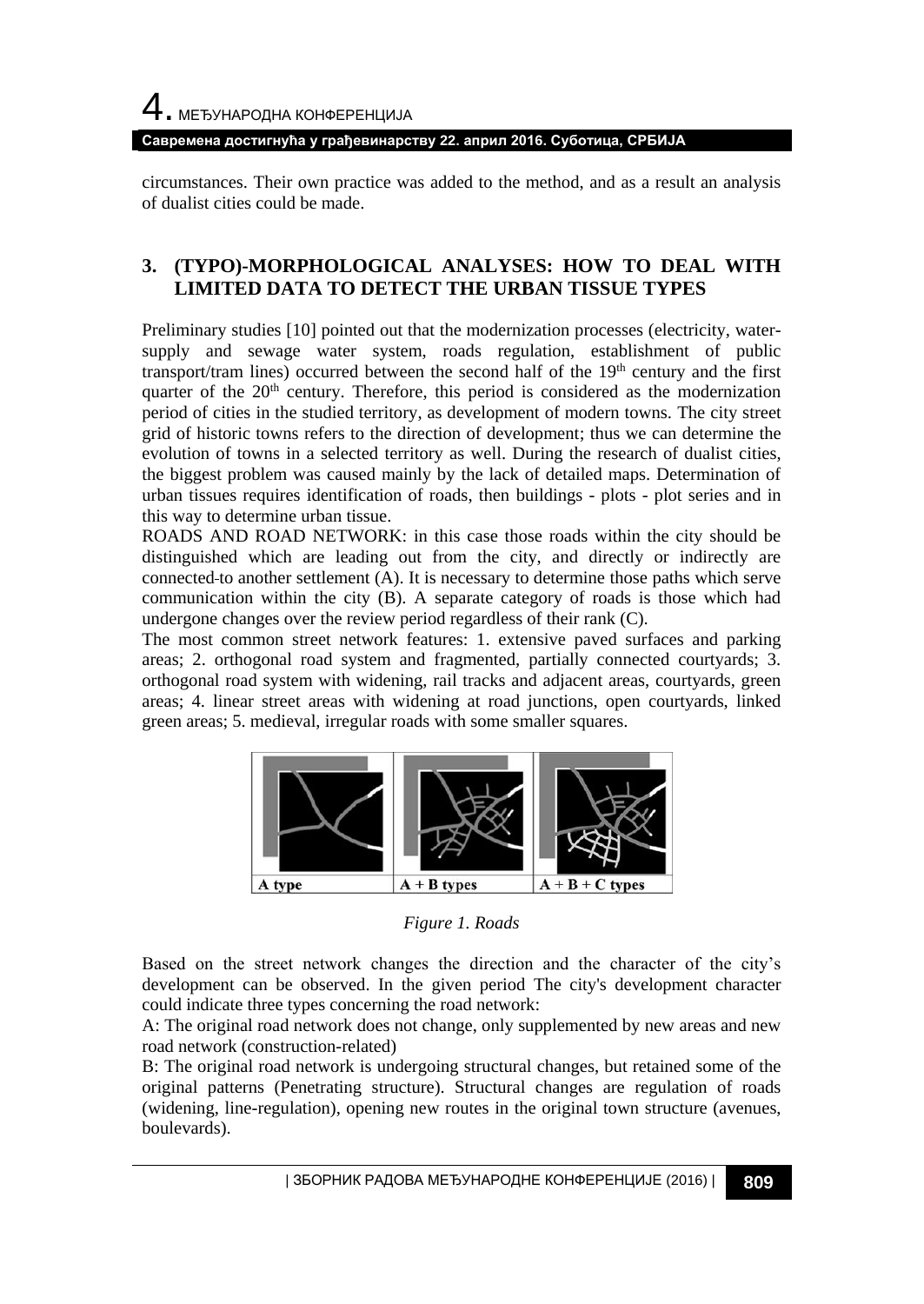#### $4<sup>th</sup>$ INTERNATIONAL CONFERENCE **Contemporary achievements in civil engineering 22. April 2016. Subotica, SERBIA**

C: almost all of the original road network is undergoing structural changes (new structure). The driving force of the changes may be different (natural disaster, large-scale regulation, changes in the socio-political status).



*Figure 2. Structures*

PLOTS AND PLOT SERIES: changes in the road structure influence the division of plot shapes as well. Number of plots form plot series, which can be called as urban block. The blocks make up the city's urban tissue, thus indirectly can define the urban tissue metamorphosis via street network changes. In the case of dualist cities, detail map (on buildings - plots level) is not always sufficient in each examined period (maps between about 1850 and 1920, supplemented with maps of around 1800). Most of the maps are available only on plot series level. In this case, determination of the road network is necessary and the use of at least one map in plot - building level. This map determines the urban tissue variations. Structural changes in the city itself and changes in the urban fabric can be detected by comparing and layering maps. The differences assume the changes that can be defined thereby.



*Figure 3. Plot series (Košice: Pallas 1895, CAK 1868 Homolka)*

BUILDINGS: Built environment is an important indicator in the urban tissue determination. Buildings are placed on low rank with regard to the hierarchy of the urban forms and formations, since they are less constant compared to the road network and the city structure. However, the development of the road network has strong influence on the buildings, and on the image of the city itself as well. The townscape changes can be followed as specific imprints of a certain time period. In case of the dualist cities similar townscape characters have evolved. The period before the Austro-Hungarian compromise (1867) is still dominated by the tendency like the cityscape and the built environment was determined by the natural landscape character (building material, style). At this period, a certain degree of universalisation was started, which mingled with the local character/elements and the original built environment.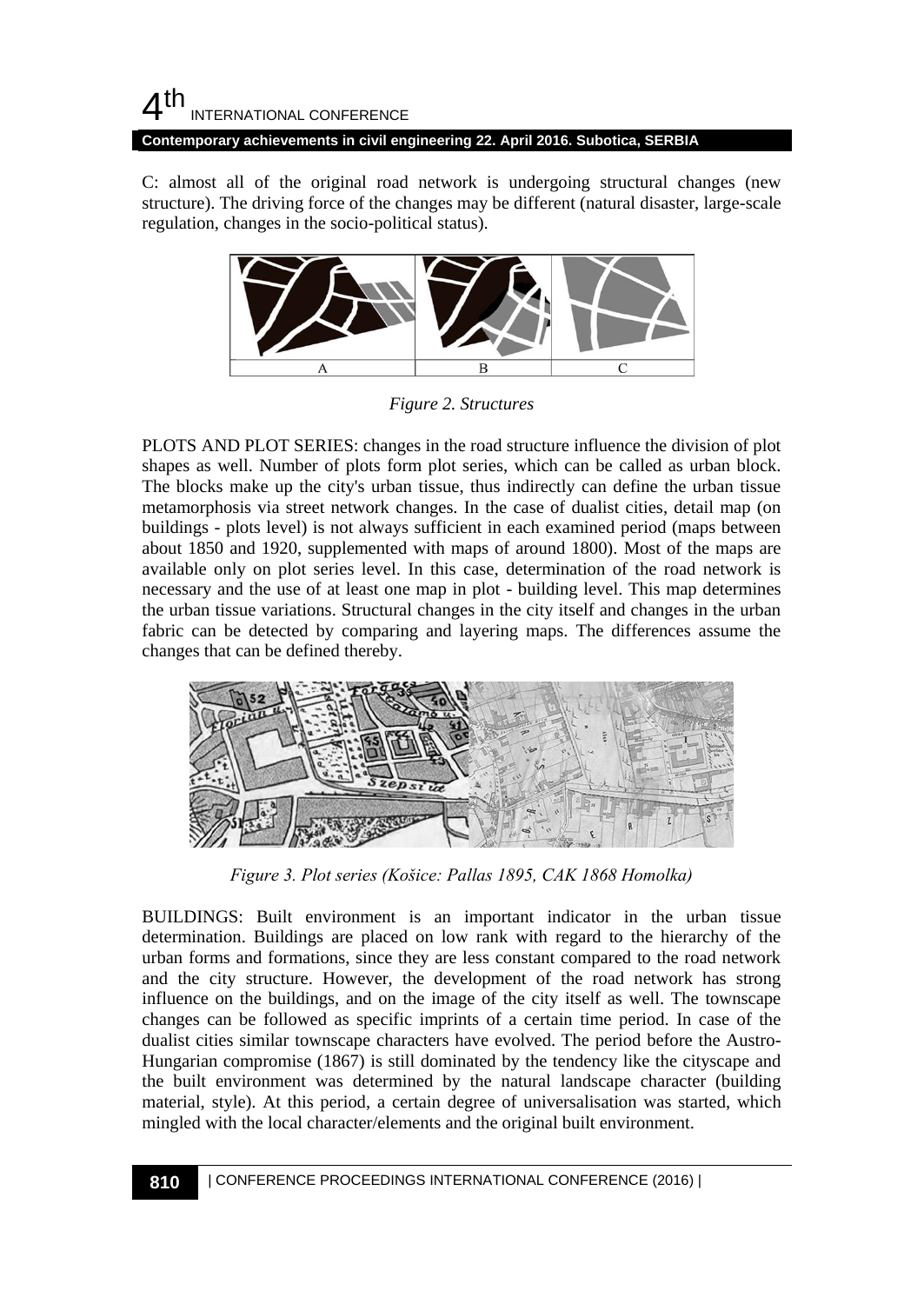4. МЕЂУНАРОДНА КОНФЕРЕНЦИЈА

**Савремена достигнућа у грађевинарству 22. април 2016. Суботица, СРБИЈА**



*Figure 4. Townscape*

URBAN TISSUE: The purpose of the study is to define, outline and analyse the urban tissue. The definition does not exclusively take place only in visual way with application of patterns and schemas, written analysis plays an important role. The description complies with the unified criteria. In addition to the visual presentation in the descriptive section the followings are going to be summarized: built environment, green spaces and water features and their relationship with buildings and streets, terrain, road geometry and structure, nature of the connections in the city.

Based on previous studies [11] the river can significantly affect the town structure. Schematically, those formations that are possible in the cities can be presented. The river is considered to be the urban tissue border. The development of the cities on the right and the left side of the river is often not harmonious (case of Bratislava, Szeged, Arad, Novi Sad, Senta, Košice). The schematic drawings show the combinations of the urban tissues:

E: River corridor (various percentage of sealed surfaces, rhythm and value of the built environment; high proportion of water areas, streets are following the line of the river).

Ea: Waterside green spaces (low percentage of sealed areas; high percentage of water areas and vegetation).

Eb: Riverside prestige areas (various rhythm of the built environment; buildings from the period of the Dual Monarchy; rental palaces/next to each other, single buildings in joint plots).



*Figure 5. Urban tissue combinations*



*Figure 6. Urban tissue analysis*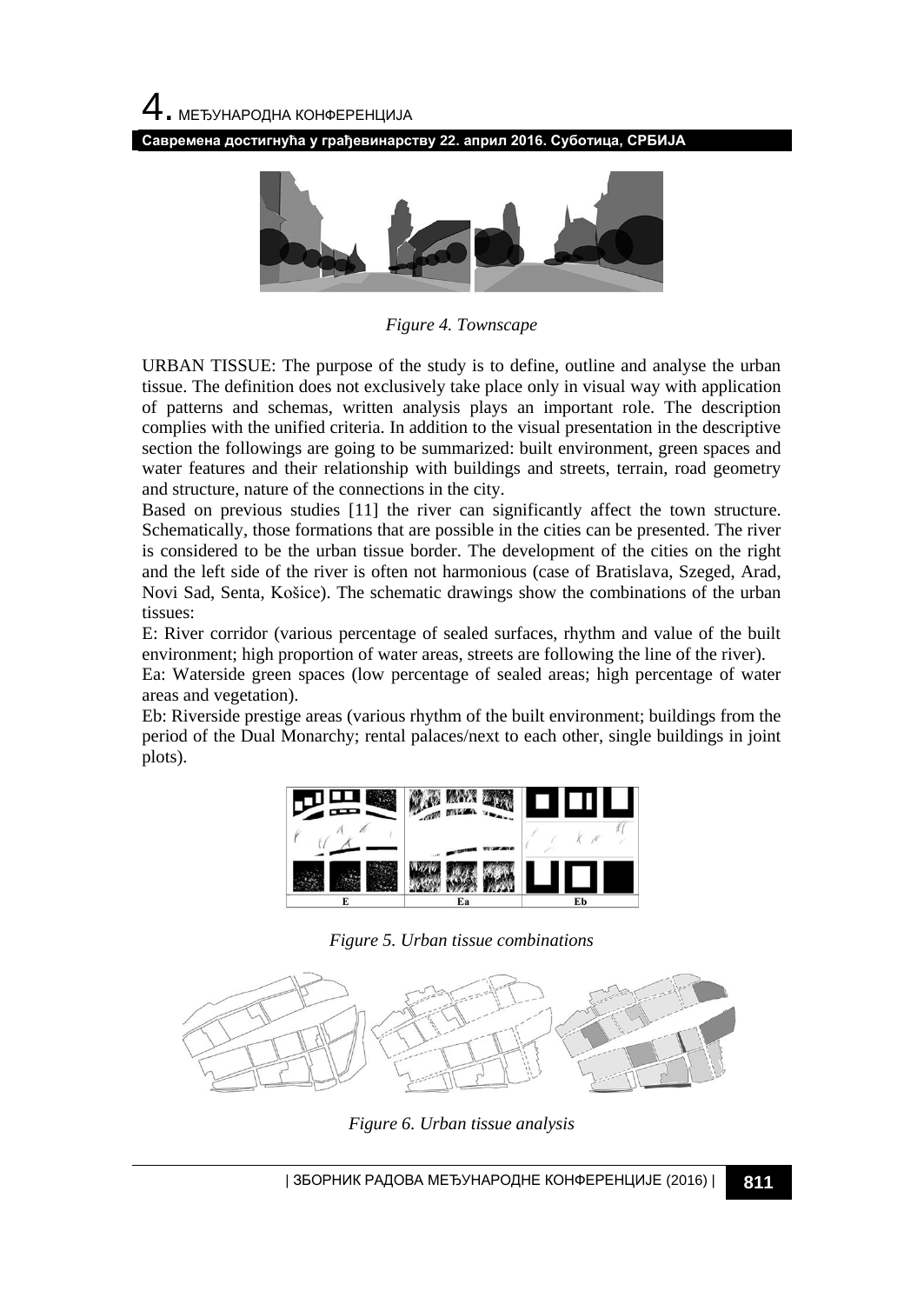#### **Contemporary achievements in civil engineering 22. April 2016. Subotica, SERBIA**

#### **4. CONCLUSIONS**

The primary objective of the study is to demonstrate those practical and theoretical limitations that prevent the methods of Caniggia and Conzen from taking it over completely. A proposed methodology returns to the basics of the urban morphology and sees the town as a collage. The city is not only considered as static fabric, but also takes the significant factors into account that influenced the development. Considering the time period, we could speak about universal urban evolution, but in any case, it has to be taken into account that the developmental period of the dualist cities between 1867 and 1918 resulted in different, but systematically appearing urban tissues in towns of Austria-Hungary. It negates the doctrine that each city is unique (Benevolo), establishing rather that each city can be seen as a collage of different urban tissue types, the organization of which creates a specific urban type and image.

The town structure and urban tissue of the cities in Austria-Hungary are divided into these main and sub-categories: the categorisation is semi-specific, and taking into account the most widely used tissue samples and patterns, which exhibit a certain level of universality [12]:

Aa: Historic city centre (perimeter block structure and historic buildings, not exclusively from the period of the Dual Monarchy; high percentage of sealed surfaces; more spacious squares and well developed public spaces; street network: either regulated or medieval or mix, usually lower percentage of the green areas).

Ab. Perimeter block development on sloping or plain terrain (perimeter block structure, most of the surfaces are sealed, elevations in the terrain structure (the streets are following the terrain features), small differences in elevation (diagonal or geometrical street network) low amount of vegetation structure (trees and grassland dominates, sometimes smaller parks and inter courtyards).

Ac: Castle and surrounding (elevations in the terrain; the castle dominates on the area; higher percentage of vegetation; under the castle densely built areas usually with winding streets).

B. Urban expansion areas (heterogeneous building structure; lower percentage of the surface is sealed; higher proportion of green areas (gardens, yards); the street network is usually grid like in case of new settlements/railway, around firms, no squares, regulated geometrical street network).

Ba. Urban expansion areas and old village centres (different types of built structures: residential and agricultural buildings; moderate building density; remaining the old, organically developed village street network or strictly regulated streets and plots).

C. Low density development on sloping terrain (terrain with very varied elevation; villas and single houses with big private garden estates; variations between perimeter block development with a higher amount of vegetation in the inner courtyards and single villas)

D. Urban fringe areas (low - density residential areas and parks, with low building heights, usually planned settling).

E: River corridor (various percentage of sealed surfaces, rhythm and value of the built environment; high proportion of water areas, streets are following the line of the river).

Ea. Waterside green spaces (low percentage of sealed areas; high percentage of water areas and vegetation).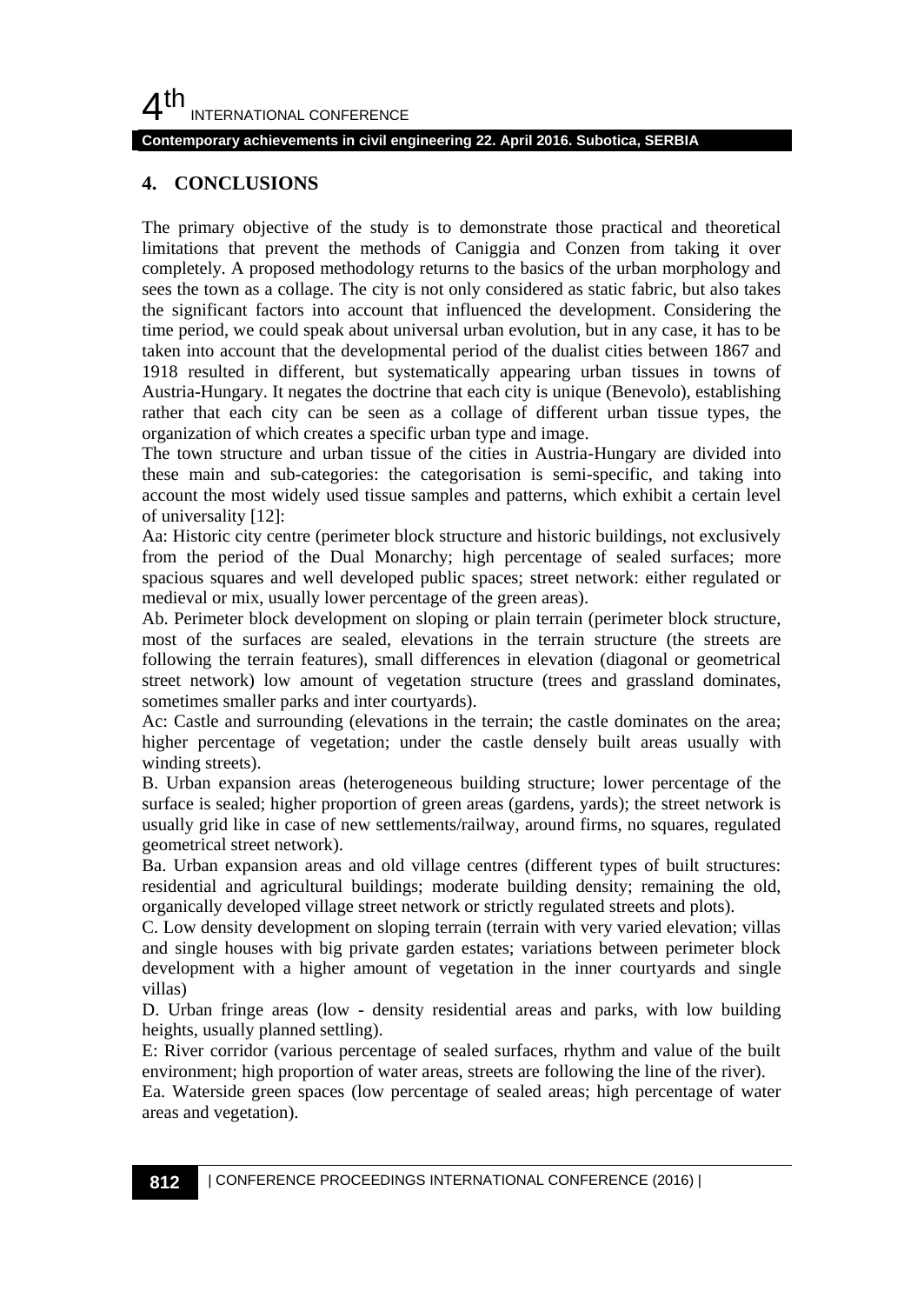#### **Савремена достигнућа у грађевинарству 22. април 2016. Суботица, СРБИЈА**

Eb. Riverside prestige areas (various rhythm of the built environment; buildings from the period of the Dual Monarchy; rental palaces/next to each other, single buildings in joint plots).

F: Wooded hills (low building density; high amount of forest and overall vegetation; high variations in altitude; low rate of the street network, streets are following the altitudinal changes).

The cities in the studied territory and period could be distinguished and typified by combination of urban tissues and their dominance in the urban structure. In addition to the urban fabric by determining road structure, the new typology could be established, which defines the cities in the Austro-Hungarian Monarchy.

## **ACKNOWLEDGEMENTS**

The research was supported partly by the Tempus Public Foundation's Hungarian Governmental Eötvös Scholarship and by the Intra-Visegrad Scholarship granted by the Visegrad Fund.

## **REFERENCES**

- [1] Aymonino, C.: *Tipología e implicazione formali*. Contributi allo studio della industrializzazione edilizia, Gluva, Venecia, **1966.**
- [2] Intra-Visegrad Scholarship research: Lovra, E. Comparison of the Structural Pattern in Case of Different Approach: Typology of the Structural Changes– The Impact of the Technological Development on the Public Spaces. Case Study Paralells: Prague – Budapest – Vienna. **2015**
- [3] Conzen, M.R.G.: Alnwick, Northumberland: a study in town-plan analysis. *Transactions and Papers (Institute of British Geographers)*, **1960**, Publication No. 27, p.6.; reprinted with minor amendments and Glossary, **1969**.
- [4] Caniggia, G. and Maffei, G.L.: *Architectural composition and building typology: interpreting basic building,* Alinea Editrice, Firenze, **2001**, p.10. Translated by S.J. Frazer, first published in Italian in **1979**: Caniggia, G. and Maffei, G.L.: *Composizione architettonica etipologia edilizia. Lettura dell'edilizia di base.* Marsilio Editori, Venezia.
- [5] Caniggia, G. and Maffei, G.L.: *Architectural composition and building typology: interpreting basic building,* Alinea Editrice, Firenze, **2001**, pp.62-65. Translated by S.J. Frazer, first published in Italian in **1979**: Caniggia, G. and Maffei, G.L.: *Composizione architettonica etipologia edilizia. Lettura dell'edilizia di base.* Marsilio Editori, Venezia.
- [6] Caniggia, G. and Maffei, G.L.: *Architectural composition and building typology: interpreting basic building,* Alinea Editrice, Firenze, **2001**. Translated by S.J. Frazer, first published in Italian in **1979**: Caniggia, G. and Maffei, G.L.: *Composizione architettonica etipologia edilizia. Lettura dell'edilizia di base.* Marsilio Editori, Venezia.